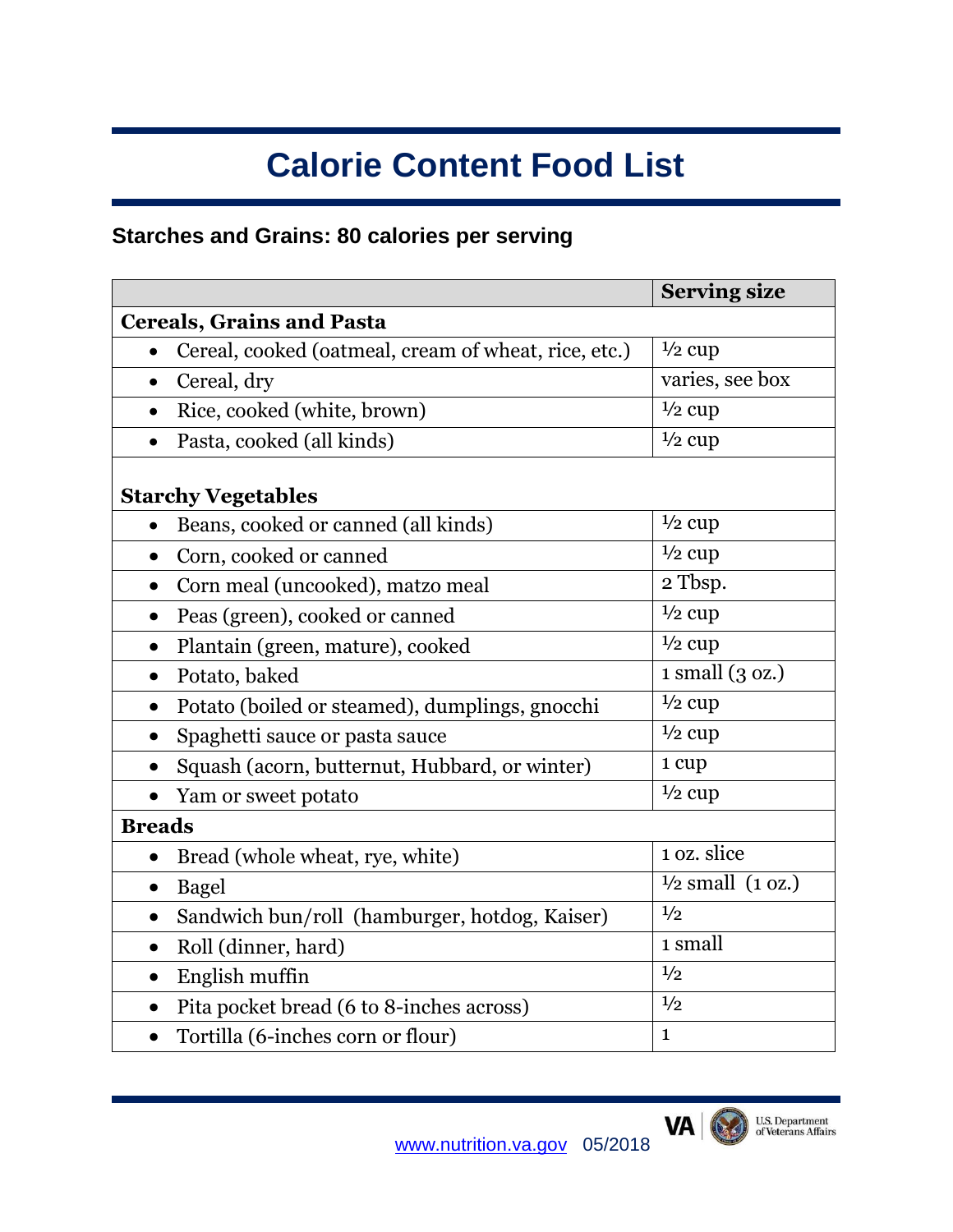|                                                                 | <b>Serving size</b> |
|-----------------------------------------------------------------|---------------------|
| Apple, raw (small)<br>$\bullet$                                 | $\mathbf{1}$        |
| Applesauce (no sugar added)                                     | $1/2$ cup           |
| Apricots, fresh/dried                                           | 4 whole/8 halves    |
| Banana (medium)                                                 | 1/2                 |
| Berries (raspberries, boysenberries, strawberries)<br>$\bullet$ | 1 cup               |
| Berries (blackberries, blueberries)<br>$\bullet$                | $3/4$ cup           |
| Dates<br>$\bullet$                                              | 3                   |
| Cantaloupe or honeydew melon                                    | 1 cup               |
| Cherries, raw (large)<br>$\bullet$                              | 12                  |
| Fruit cocktail                                                  | $\frac{1}{2}$ cup   |
| Grapefruit (medium)<br>$\bullet$                                | 1/2                 |
| Grapes (small)<br>$\bullet$                                     | 15                  |
| Kiwi (large)<br>$\bullet$                                       | $\mathbf{1}$        |
| Mandarin oranges<br>$\bullet$                                   | $3/4$ cup           |
| Mango, fresh (small)<br>$\bullet$                               | 1/2                 |
| Orange (small)                                                  | $\mathbf{1}$        |
| Papaya<br>$\bullet$                                             | 1 cup               |
| Peach or pear (small)                                           | $\mathbf{1}$        |
| Pineapple, fresh<br>$\bullet$                                   | $3/4$ cup           |
| Plums, raw (small 2" diameter)                                  | $\overline{2}$      |
| Raisins<br>$\bullet$                                            | 2 Tbsp.             |
| Watermelon                                                      | $1\frac{3}{4}$ cup  |
| <b>Fruit Juices</b>                                             |                     |
| Apple, orange, pineapple, grapefruit (100%)                     | $\frac{1}{2}$ cup   |
| Cranberry, grape, or prune                                      | $\frac{1}{3}$ cup   |
| Mixed 100% fruit juice<br>$\bullet$                             | $\frac{1}{2}$ cup   |

#### **Fruit: Approximately 50-100 calories per serving**

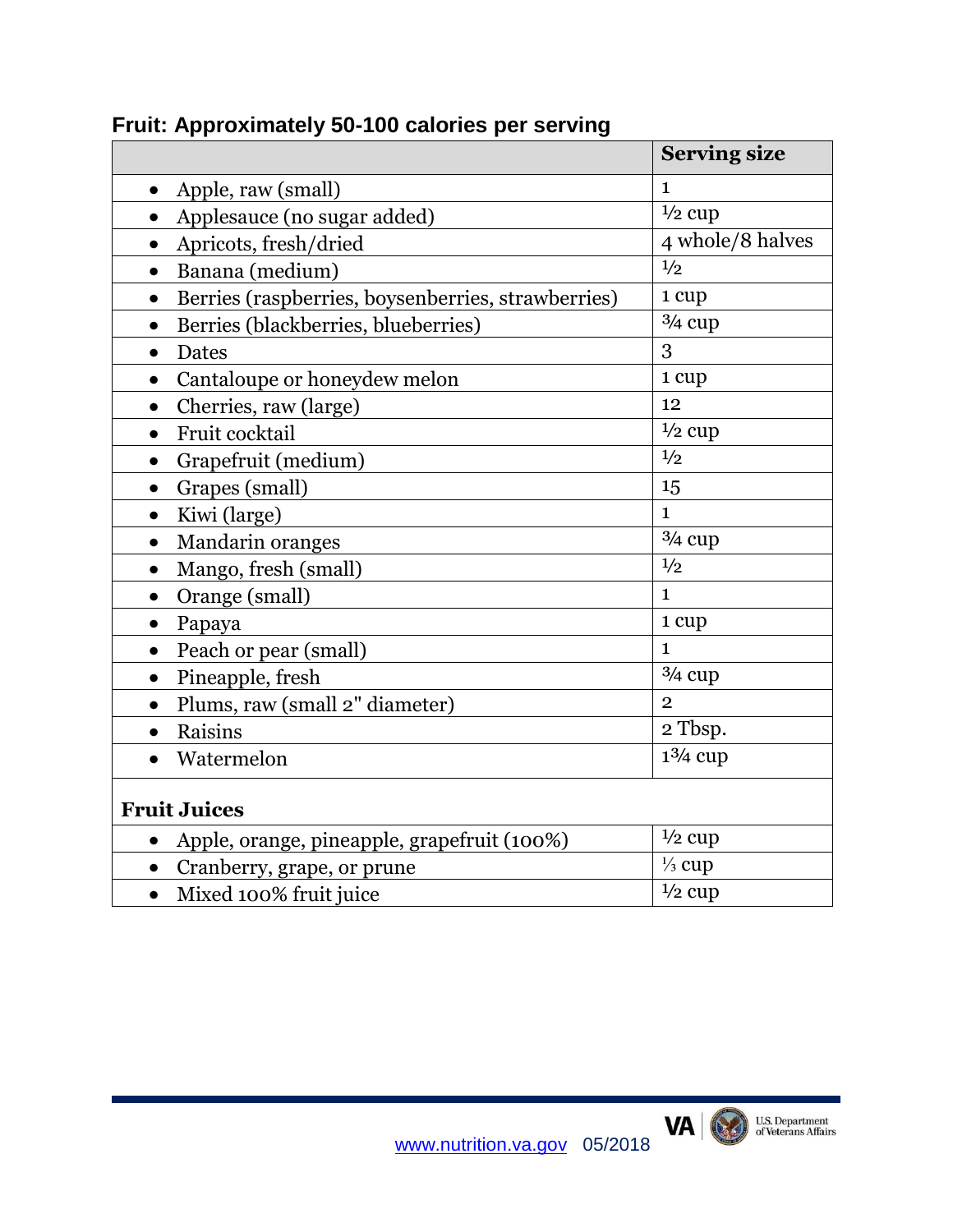|                                                  | <b>Serving Size</b>      |
|--------------------------------------------------|--------------------------|
|                                                  | 1 cup raw or             |
|                                                  | $\frac{1}{2}$ cup cooked |
| Asparagus*<br>$\bullet$                          |                          |
| Beans (green, waxed, snap, Italian)<br>$\bullet$ |                          |
| Bean sprouts<br>$\bullet$                        |                          |
| <b>Beets</b><br>$\bullet$                        |                          |
| <b>Broccoli</b>                                  |                          |
| <b>Brussels</b> sprouts                          |                          |
| Cabbage*<br>$\bullet$                            |                          |
| Carrots<br>$\bullet$                             |                          |
| Cauliflower<br>$\bullet$                         |                          |
| Celery*<br>$\bullet$                             |                          |
| Cucumber*<br>$\bullet$                           |                          |
| Eggplant<br>$\bullet$                            |                          |
| Greens<br>$\bullet$                              |                          |
| Lettuce*<br>$\bullet$                            |                          |
| Mushrooms*<br>$\bullet$                          |                          |
| Okra                                             |                          |
| Onion<br>$\bullet$                               |                          |
| Pea pods or snow peas<br>$\bullet$               |                          |
| Peppers*<br>$\bullet$                            |                          |
| Radishes<br>$\bullet$                            |                          |
| Sauerkraut<br>$\bullet$                          |                          |
| Spinach*<br>$\bullet$                            |                          |
| Squash (yellow, summer)<br>$\bullet$             |                          |
| Tomato*<br>$\bullet$                             |                          |
| Tomato or vegetable juice<br>$\bullet$           |                          |
| Water chestnuts<br>$\bullet$                     |                          |
| Zucchini<br>$\bullet$                            |                          |

# **Vegetables: Approximately 10-50 Calories per serving**

\*lower calorie choices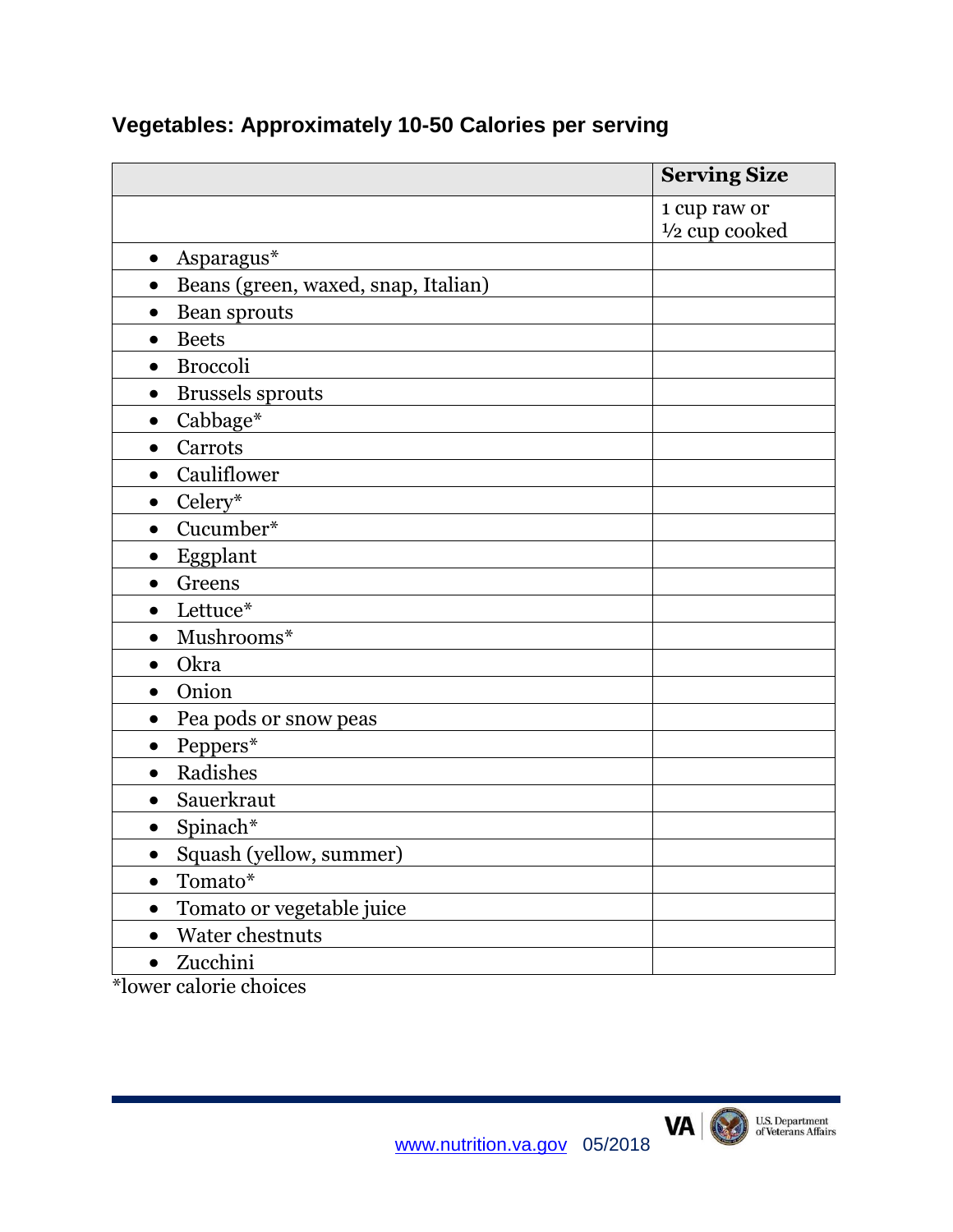## **Meat/Meat Substitutes: 35 – 100 calories or more per serving Each item equals 1 ounce of protein.**

|                                                                                                                                                                                                        | <b>Serving size</b> |
|--------------------------------------------------------------------------------------------------------------------------------------------------------------------------------------------------------|---------------------|
| Very Lean - Lean (35-55 calories per serving)                                                                                                                                                          |                     |
| Cheese (with $\leq$ grams fat per ounce)<br>$\bullet$                                                                                                                                                  | 1 ounce             |
| Chicken or turkey, skin removed<br>$\bullet$                                                                                                                                                           | 1 ounce             |
| Cottage cheese (fat-free or low-fat)<br>$\bullet$                                                                                                                                                      | $\frac{1}{4}$ cup   |
| Egg substitutes, plain<br>$\bullet$                                                                                                                                                                    | $\frac{1}{4}$ cup   |
| Egg whites<br>$\bullet$                                                                                                                                                                                | $\overline{2}$      |
| Fish, fresh or frozen<br>$\bullet$                                                                                                                                                                     | 1 ounce             |
| Game (duck or pheasant, skinless, venison, buffalo,<br>$\bullet$<br>ostrich, goose)                                                                                                                    | 1 ounce             |
| Lean beef: extra lean ground round*, roast* (chuck, rib,<br>$\bullet$<br>rump), round, sirloin, steak* (cubed, flank, porterhouse,<br>T-bone), tenderloin*<br>*'Choice or Select' cuts, trimmed of fat | 1 ounce             |
| Lean pork (Canadian bacon, ham, loin chop, tenderloin)                                                                                                                                                 | 1 ounce             |
| Shellfish (clams, crab, lobster, shrimp, squid, octopus,<br>imitation shellfish)                                                                                                                       | 1 ounce             |
| Tuna or salmon, canned in water (very lean) or oil (lean)                                                                                                                                              | $\frac{1}{4}$ cup   |
| Medium-Fat (75 calories per serving)                                                                                                                                                                   |                     |
| Beef (corned, ground, meatloaf, prime trimmed of fat,<br>short ribs, tongue)                                                                                                                           | 1 ounce             |
| Cheese (with 4-7 grams fat per ounce)<br>$\bullet$                                                                                                                                                     | 1 ounce             |
| Egg<br>$\bullet$                                                                                                                                                                                       | $\mathbf{1}$        |
| Fish, any fried fish product                                                                                                                                                                           | 1 ounce             |
| Lamb (ground, rib roast)                                                                                                                                                                               | 1 ounce             |
| Pork (cutlet or shoulder roast)                                                                                                                                                                        | 1 ounce             |
| High-Fat (100 calories per serving)                                                                                                                                                                    |                     |
| Turkey bacon<br>$\bullet$                                                                                                                                                                              | 3 slices            |
| Pork bacon                                                                                                                                                                                             | 2 slices            |
| Cheese (regular)<br>$\bullet$                                                                                                                                                                          | 1 ounce             |
| Hot dog (regular)<br>$\bullet$                                                                                                                                                                         | $\mathbf{1}$        |
| Pork (ground, sausage, spare ribs)<br>$\bullet$                                                                                                                                                        | 1 ounce             |

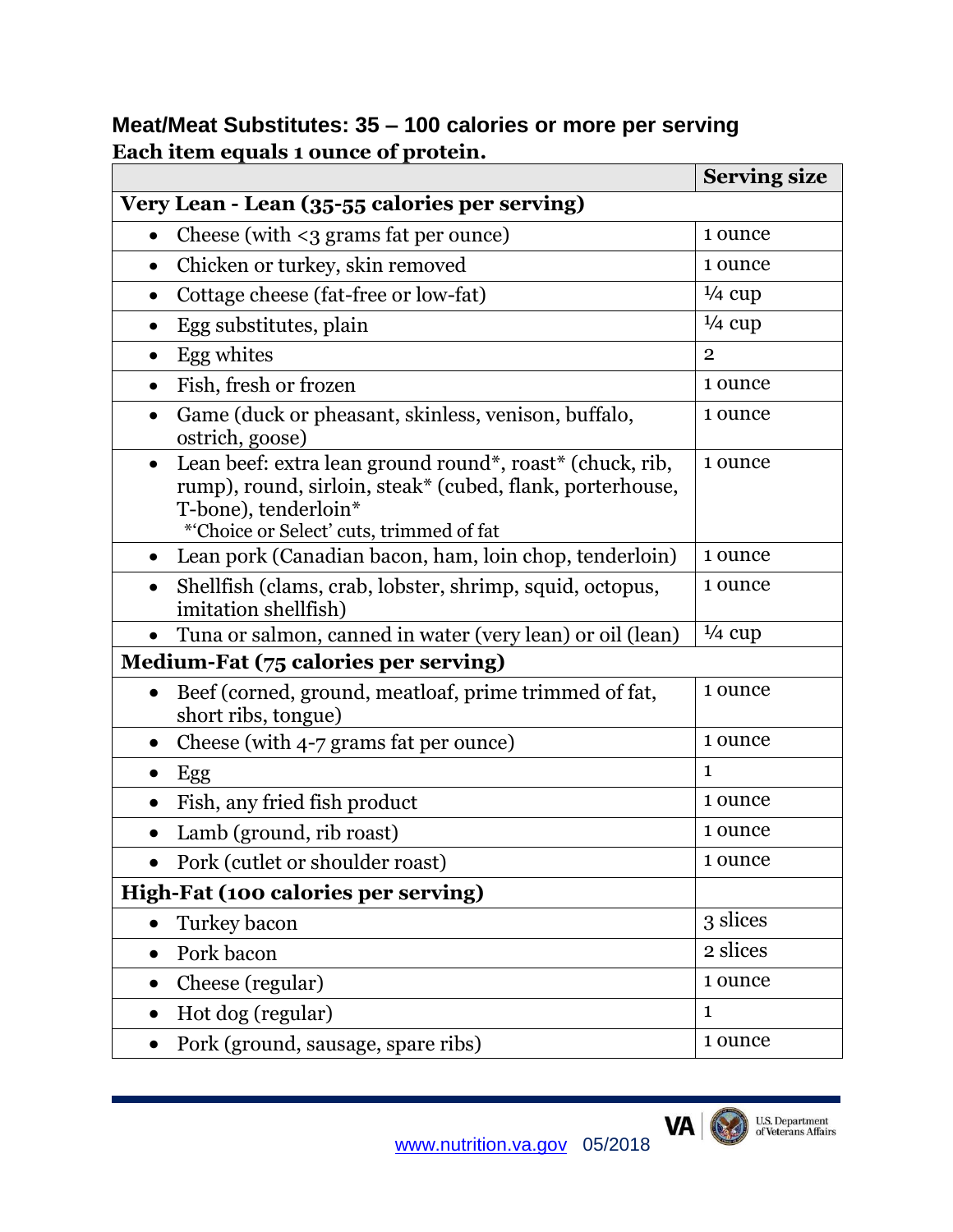|                                                                                        | <b>Serving size</b> |  |
|----------------------------------------------------------------------------------------|---------------------|--|
| <b>Plant-based</b>                                                                     |                     |  |
| Calories, fat, & carbohydrates vary according to food item $* =$ Higher calorie choice |                     |  |
| <b>Baked</b> beans                                                                     | $\frac{1}{2}$ cup   |  |
| Beans, cooked<br>$\bullet$                                                             | $\frac{1}{2}$ cup   |  |
| Edamame<br>$\bullet$                                                                   | $\frac{1}{2}$ cup   |  |
| Hummus*<br>$\bullet$                                                                   | $\frac{1}{3}$ cup   |  |
| Peanut butter*<br>$\bullet$                                                            | 2 Tbsp.             |  |
| Peas, cooked: black-eyed and split peas<br>$\bullet$                                   | $\frac{1}{2}$ cup   |  |
| Refried beans, canned<br>$\bullet$                                                     | $\frac{1}{2}$ cup   |  |
| Tempeh*                                                                                | $\frac{1}{4}$ cup   |  |
| Tofu, light                                                                            | $\frac{1}{2}$ cup   |  |
| Tofu <sup>*</sup>                                                                      | $\frac{1}{2}$ cup   |  |

# **Milk and Milk Products: 90-170 calories per serving**

|                                                                | <b>Serving size</b> |  |
|----------------------------------------------------------------|---------------------|--|
| Low-fat Milk Products (90-110 calories per serving)            |                     |  |
| Skim, $\frac{1}{2}$ %, or $1\%$ milk<br>$\bullet$              | 8 ounces            |  |
| Low-fat or fat-free soy milk<br>$\bullet$                      | 8 ounces            |  |
| Buttermilk, low-fat<br>$\bullet$                               | 8 ounces            |  |
| Yogurt (non-fat, plain or artificially sweetened)<br>$\bullet$ | $3/4$ cup           |  |
| Reduced-fat Milk Products (120-150 calories per serving)       |                     |  |
| 2% milk<br>$\bullet$                                           | 8 ounces            |  |
| Regular soy milk                                               | 8 ounces            |  |
| Yogurt (low-fat, plain or artificially sweetened)              | 8 ounces            |  |
| Whole Milk Products (150-170 calories per serving)             |                     |  |
| Whole milk                                                     | 8 ounces            |  |
| Goat's milk                                                    | 8 ounces            |  |
| Yogurt (made from whole milk, regular or plain)                | 8 ounces            |  |

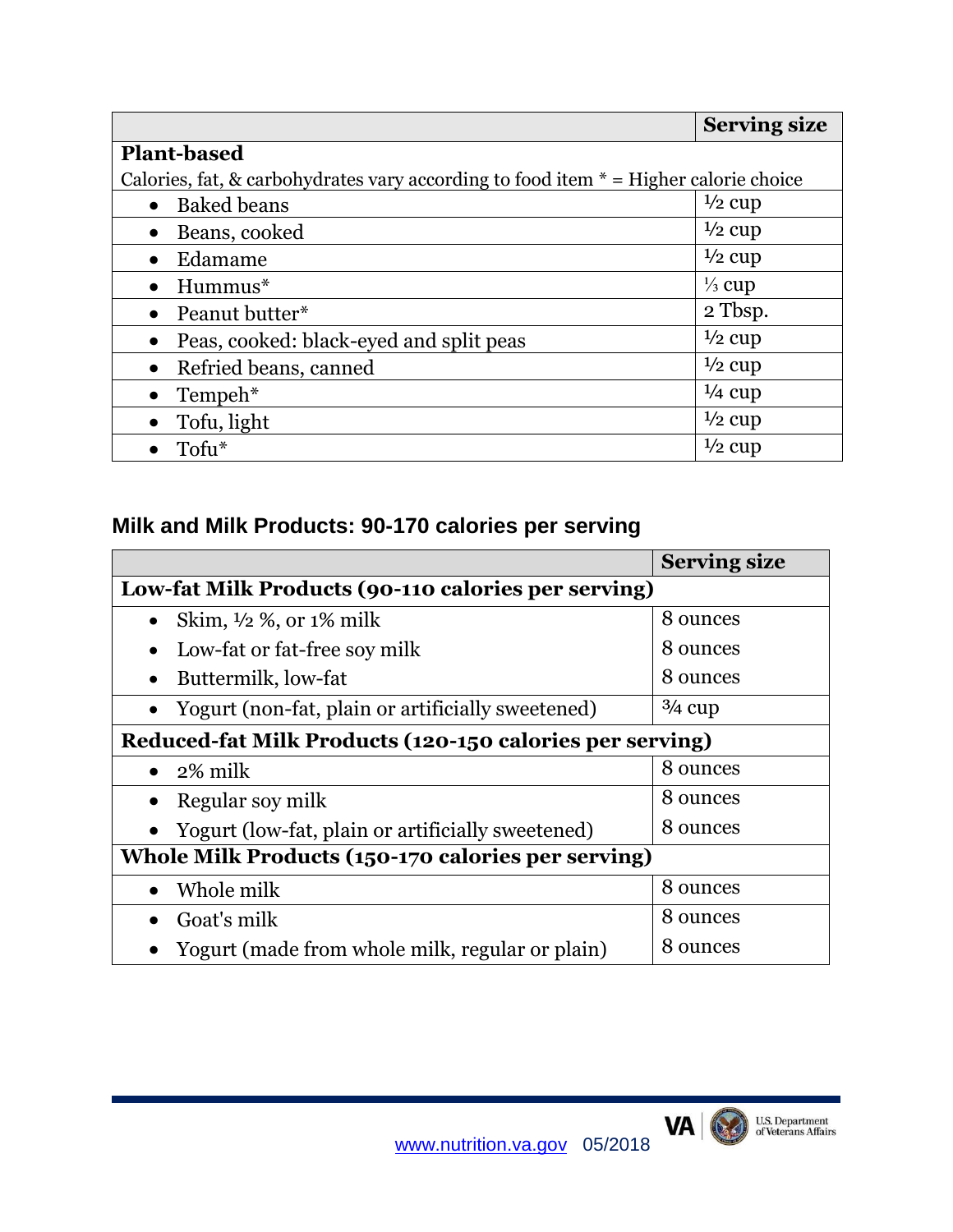|                                                                             | <b>Serving size</b>  |
|-----------------------------------------------------------------------------|----------------------|
| <b>Unsaturated Fats</b>                                                     |                      |
| Avocado<br>$\bullet$                                                        | 2 Tbsp.              |
| Nuts (almonds or cashews)<br>$\bullet$                                      | 6 nuts               |
| Nuts (peanuts)<br>$\bullet$                                                 | 10 nuts              |
| Nuts (pecans or walnuts)<br>$\bullet$                                       | 4 halves             |
| Margarine, stick or tub<br>$\bullet$                                        | 1 tsp                |
| Margarine, diet                                                             | 1 Tbsp.              |
| Mayonnaise, regular<br>$\bullet$                                            | 1 tsp                |
| Mayonnaise, reduced calorie<br>$\bullet$                                    | 1 Tbsp.              |
| Pesto sauce<br>$\bullet$                                                    | 2 tsp                |
| Salad dressing<br>$\bullet$                                                 | 1 Tbsp.              |
| Salad dressing, reduced calorie<br>$\bullet$                                | 2 Tbsp.              |
| Oil (canola, corn, peanut, olive, safflower, soybean,<br>sesame, sunflower) | 1 tsp                |
| Olives, black<br>$\bullet$                                                  | 8 large              |
| Seeds (pumpkin, sunflower, sesame, whole flaxseed)                          | 1 Tbsp.              |
| <b>Saturated Fats</b>                                                       |                      |
| <b>Bacon</b><br>$\bullet$                                                   | 1 slice              |
| <b>Butter</b><br>$\bullet$                                                  | 1 tsp                |
| Chicken fat, pork fat, or beef fat<br>$\bullet$                             | 1 tsp                |
| Cream (half & half or whipped)<br>$\bullet$                                 | 2 Tbsp.              |
| Cream (light)                                                               | $1\frac{1}{2}$ Tbsp. |
| Creamer (heavy)                                                             | 1 Tbsp.              |
| Cream cheese (regular)<br>$\bullet$                                         | 1 Tbsp.              |
| Cream cheese (light)<br>$\bullet$                                           | $1\frac{1}{2}$ Tbsp. |
| Lard<br>$\bullet$                                                           | 1 tsp                |
| Non-dairy creamer, liquid<br>$\bullet$                                      | 2 Tbsp.              |
| Non-dairy creamer, powdered<br>$\bullet$                                    | 4 tsp                |
| Sour cream (regular)                                                        | 2 Tbsp.              |
| Sour cream (light, reduced-fat)                                             | 3 Tbsp.              |

# **Fats: 45 calories per serving**